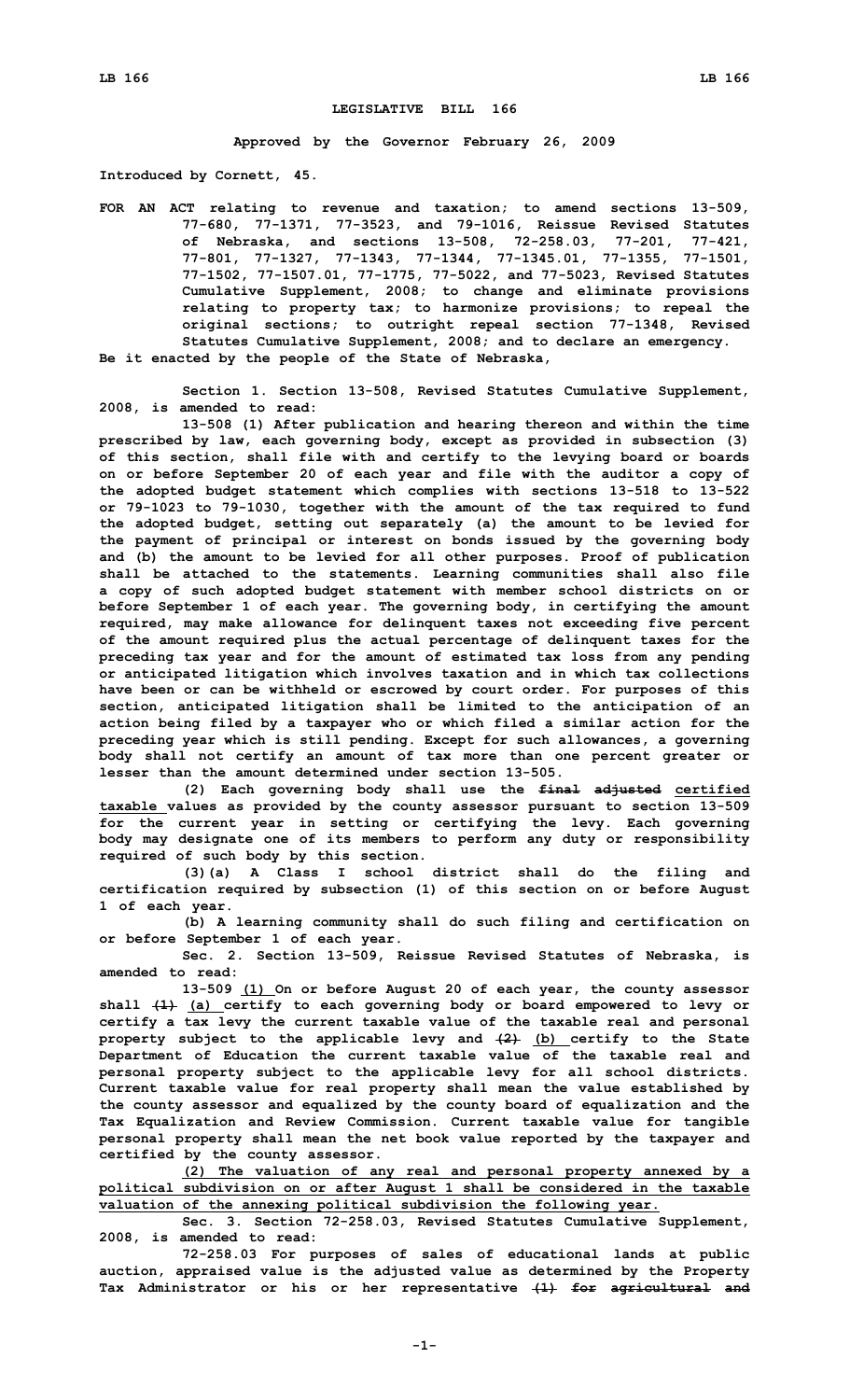**horticultural land, multiplied by one and thirty-three hundredths, or (2) for all other classes of real property, multiplied by one, such that the real property's assessed value for the current year is adjusted to one hundred percent of actual value, unless the Board of Educational Lands and Funds establishes <sup>a</sup> higher value pursuant to section 72-257 or 72-258, in which case**

**that value shall be the appraised value for purposes of sale. Sec. 4. Section 77-201, Revised Statutes Cumulative Supplement, 2008, is amended to read:**

**77-201 (1) Except as provided in subsections (2) through (4) of this section, all real property in this state, not expressly exempt therefrom, shall be subject to taxation and shall be valued at its actual value.**

**(2) Agricultural land and horticultural land as defined in section 77-1359 shall constitute <sup>a</sup> separate and distinct class of property for purposes of property taxation, shall be subject to taxation, unless expressly exempt from taxation, and shall be valued at seventy-five percent of its actual value.**

**(3) Agricultural land and horticultural land actively devoted to agricultural or horticultural purposes which has value for purposes other than agricultural or horticultural uses and which meets the qualifications for special valuation under section 77-1344 shall constitute <sup>a</sup> separate and distinct class of property for purposes of property taxation, shall be subject to taxation, and shall be valued for taxation at seventy-five percent of its special value as defined in section 77-1343. and at seventy-five percent of its actual value when the land is disqualified for special valuation under section 77-1347.**

**(4) Commencing January 1, 2006, historically Historically significant real property which meets the qualifications for historic rehabilitation valuation under sections 77-1385 to 77-1394 shall be valued for taxation as provided in such sections.**

**(5) Tangible personal property, not including motor vehicles registered for operation on the highways of this state, shall constitute <sup>a</sup> separate and distinct class of property for purposes of property taxation, shall be subject to taxation, unless expressly exempt from taxation, and shall be valued at its net book value. Tangible personal property transferred as <sup>a</sup> gift or devise or as part of <sup>a</sup> transaction which is not <sup>a</sup> purchase shall be subject to taxation based upon the date the property was acquired by the previous owner and at the previous owner's Nebraska adjusted basis. Tangible personal property acquired as replacement property for converted property shall be subject to taxation based upon the date the converted property was acquired and at the Nebraska adjusted basis of the converted property unless insurance proceeds are payable by reason of the conversion. For purposes of this subsection, (a) converted property means tangible personal property which is compulsorily or involuntarily converted as <sup>a</sup> result of its destruction in whole or in part, theft, seizure, requisition, or condemnation, or the threat or imminence thereof, and no gain or loss is recognized for federal or state income tax purposes by the holder of the property as <sup>a</sup> result of the conversion and (b) replacement property means tangible personal property acquired within two years after the close of the calendar year in which tangible personal property was converted and which is, except for date of construction or manufacture, substantially the same as the converted property.**

**Sec. 5. Section 77-421, Revised Statutes Cumulative Supplement, 2008, is amended to read:**

**77-421 (1) The Property Tax Administrator shall, in February, May, August, and November of each year, hold an examination of applicants for certification as county assessor. An applicant for the examination shall, not less than ten days before an examination, present to the Property Tax Administrator <sup>a</sup> written application on forms provided by the Property Tax Administrator. Such application shall not be considered by the Property Tax Administrator unless accompanied by <sup>a</sup> payment of <sup>a</sup> fee to the order of the Tax Commissioner. The fees shall be credited to the Department of Revenue Property Assessment Division Cash Fund. The amount of such fee shall be determined annually by the Tax Commissioner and shall be sufficient to cover the costs of the administration of the examination. Such examination shall be written and shall be of such character as fairly to test and determine the qualifications, fitness, and ability of the person tested actually to perform the duties of county assessor. The Property Tax Administrator shall prepare such examination.**

**(2) When the office of county assessor is vacant, the county board may for good cause request <sup>a</sup> certification examination from the Property Tax Administrator at <sup>a</sup> time different from those set out in subsection (1) of this section. The request shall be in writing and shall state the basis for the certification examination. The Property Tax Administrator shall within**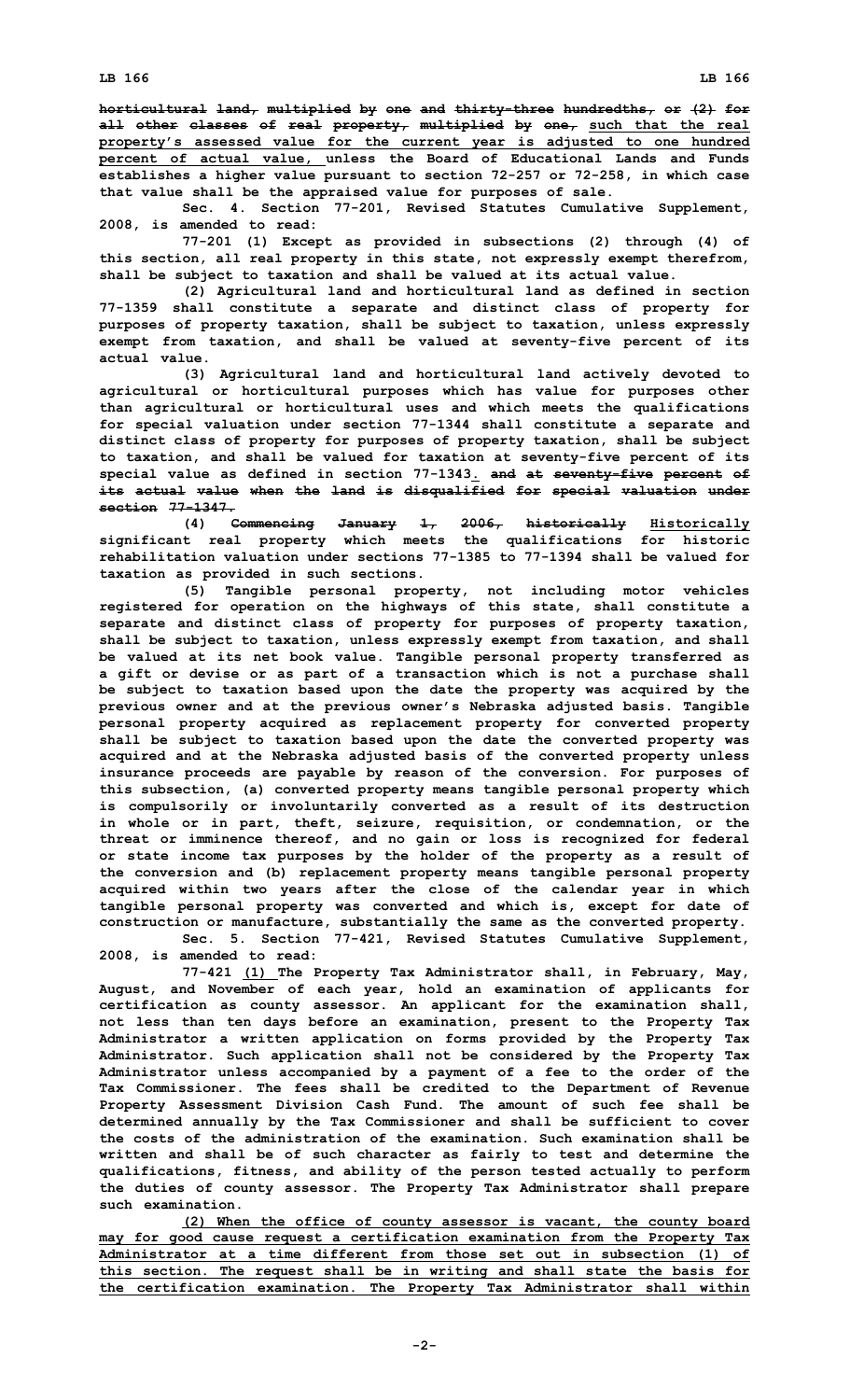**ten days after receipt of the request for certification review the request and send notice of approval or disapproval to the county board. If approved, the Property Tax Administrator shall state the date, time, and place of the requested certification examination.**

**Sec. 6. Section 77-680, Reissue Revised Statutes of Nebraska, is amended to read:**

**77-680 The president or other chief officer or owner of every car line company shall, on or before June 1 of each year, furnish to the Property Tax Administrator, on forms prescribed by the Tax Commissioner, <sup>a</sup> statement <sup>a</sup> true, full, and accurate statement, verified by the affidavit of the officer or person making it, showing (1) the aggregate number of miles made by each class of its cars on the several lines of railroad in this state during the preceding year ending December 31, (2) the aggregate number of miles made by each class of its cars on all railroad lines during the preceding year ending December 31, (3) the total number of each type of its cars, (4) the taxable value of its cars, and (5) the number of its cars required to make the total mileage in this state. For good cause shown, the Property Tax Administrator may allow an extension of time in which to file such statement.**

**Sec. 7. Section 77-801, Revised Statutes Cumulative Supplement, 2008, is amended to read:**

**77-801 All public service entities shall, on or before April 15 of each year, furnish <sup>a</sup> statement specifying such information as may be required by the Property Tax Administrator on forms prescribed by the Property Tax Administrator Tax Commissioner to determine and distribute the entity's total taxable value including the franchise value. All information reported by the public service entities, not available from any other public source, and any memorandum thereof shall be confidential and available to taxing officials only. For good cause shown, the Property Tax Administrator may allow an extension of time in which to file such statement. Such extension shall not exceed fifteen days after April 15.**

**The returns of public service entities shall not be held to be conclusive as to the taxable value of the property, but the Property Tax Administrator shall, from all the information which he or she is able to obtain, find the taxable value of all such property, including tangible property and franchises, and shall assess such property on the same basis as other property is required to be assessed.**

**The county assessor shall assess all nonoperating property of any public service entity. A public service entity operating within the State of Nebraska shall, on or before January 1 of each year, report to the county assessor of each county in which it has situs all nonoperating property belonging to such entity which is not subject to assessment and assessed by the Property Tax Administrator under section 77-802.**

**Sec. 8. Section 77-1327, Revised Statutes Cumulative Supplement, 2008, is amended to read:**

**77-1327 (1) It is the intent of the Legislature that accurate and comprehensive information be developed by the Property Tax Administrator and made accessible to the taxing officials and property owners in order to ensure the uniformity and proportionality of the assessments of real property valuations in the state in accordance with law and to provide the statistical and narrative reports pursuant to section 77-5027.**

**(2) All transactions of real property for which the statement required in section 76-214 is filed shall be available for development of <sup>a</sup> sales file by the Property Tax Administrator. All transactions with stated consideration of more than one hundred dollars or upon which more than two dollars and twenty-five cents in documentary stamp taxes are paid shall be considered sales. All sales shall be deemed to be arm's length transactions unless determined to be otherwise under professionally accepted mass appraisal techniques. The Department of Revenue shall not overturn <sup>a</sup> determination made by <sup>a</sup> county assessor regarding the qualification of <sup>a</sup> sale unless the department reviews the sale and determines through the review that the determination made by the county assessor is incorrect.**

**(3) The Property Tax Administrator annually shall make and issue comprehensive assessment ratio studies of the average level of assessment, the degree of assessment uniformity, and the overall compliance with assessment requirements for each major class of real property subject to the property tax in each county. The comprehensive assessment ratio studies shall be developed in compliance with professionally accepted mass appraisal techniques and shall employ such statistical analysis as deemed appropriate by the Property Tax Administrator, including measures of central tendency and dispersion. The comprehensive assessment ratio studies shall be based upon the sales file as developed in subsection (2) of this section and shall be used by the Property Tax Administrator for the analysis of the level of value and**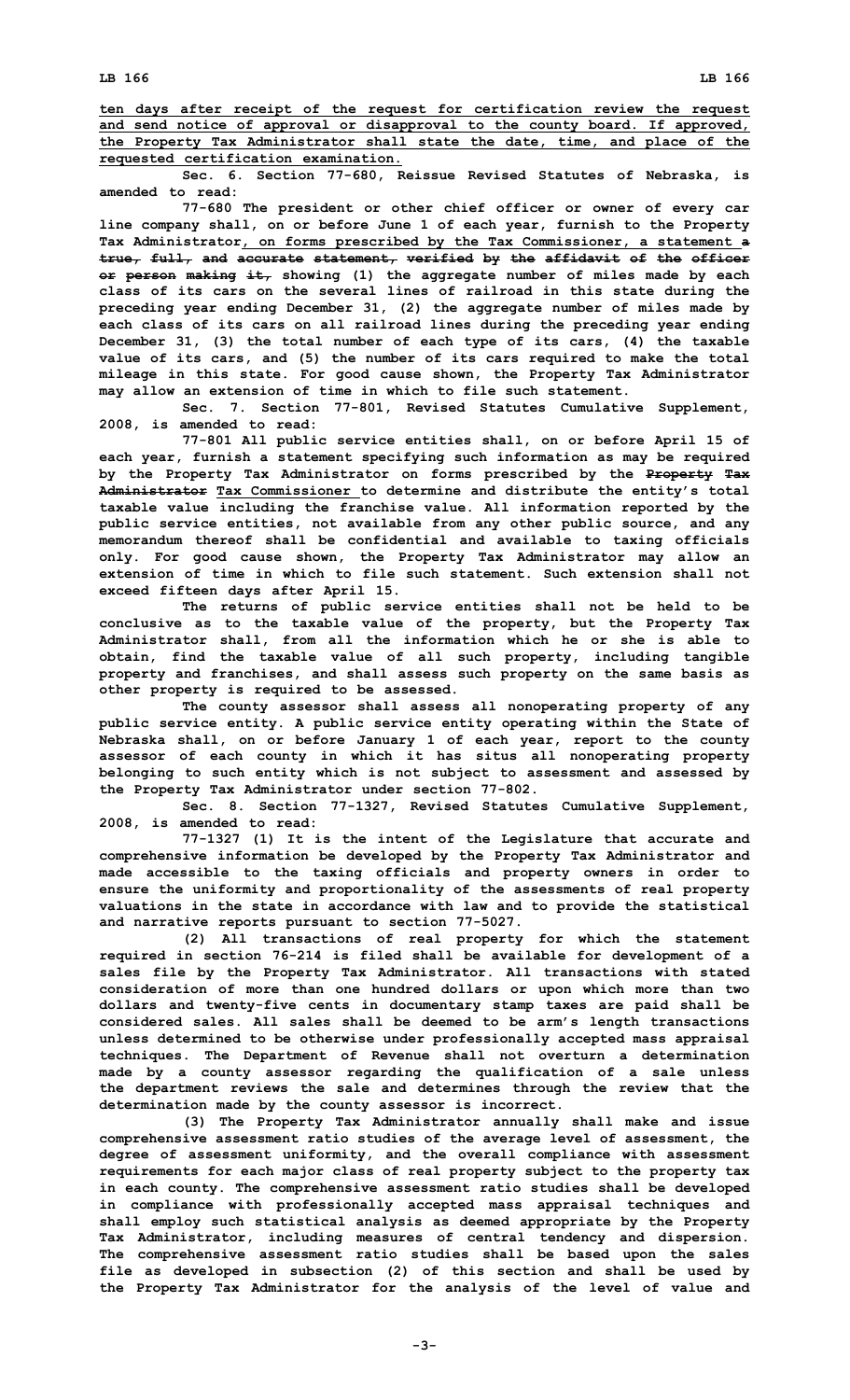**quality of assessment for purposes of section 77-5027 and by the Property Tax Administrator in establishing the adjusted valuations required by section 79-1016. Such studies may also be used by assessing officials in establishing assessed valuations.**

**(4) For purposes of determining the level of value of agricultural and horticultural land subject to special valuation under sections 77-1343 to 77-1348, 77-1347.01, the Property Tax Administrator shall annually make and issue <sup>a</sup> comprehensive study developed in compliance with professionally accepted mass appraisal techniques to establish the level of value if in his or her opinion the level of value cannot be developed through the use of the comprehensive assessment ratio studies developed in subsection (3) of this section.**

**(5) The Property Tax Administrator may require assessors and other taxing officials to report data on the assessed valuation and other features of the property assessment for such periods and in such form and content as the Property Tax Administrator shall deem appropriate. The Property Tax Administrator shall so construct and maintain the system used to collect and analyze the data to enable him or her to make intracounty comparisons of assessed valuation, including school districts, as well as intercounty comparisons of assessed valuation, including school districts. The Property Tax Administrator shall include analysis of real property sales pursuant to land contracts and similar transfers at the time of execution of the contract or similar transfer.**

**Sec. 9. Section 77-1343, Revised Statutes Cumulative Supplement, 2008, is amended to read:**

**77-1343 The purpose of sections 77-1343 to 77-1348 77-1347.01 is to provide <sup>a</sup> special valuation for qualified agricultural or horticultural land so that the current assessed valuation of the land for property tax purposes is the value that the land would have without regard to the value the land would have for other purposes or uses. For purposes of sections 77-1343 to 77-1348: 77-1347.01:**

**(1) Agricultural or horticultural land means that land as defined in section 77-1359;**

**(2) Applicant means an owner or lessee;**

**(3) Lessee means <sup>a</sup> person leasing agricultural or horticultural land from <sup>a</sup> state or governmental subdivision which is an owner that is subject to taxation under section 77-202.11;**

**(4) Owner means an owner of record of agricultural or horticultural land or the purchaser of agricultural or horticultural land under <sup>a</sup> contract for sale; and**

**(5) Recapture valuation means the actual value of the land pursuant to section 77-112; and**

**(6) (5) Special valuation means the value that the land would have for agricultural or horticultural purposes or uses without regard to the actual value the land would have for other purposes or uses.**

**Sec. 10. Section 77-1344, Revised Statutes Cumulative Supplement, 2008, is amended to read:**

**77-1344 (1) Agricultural or horticultural land which has an actual value as defined in section 77-112 reflecting purposes or uses other than agricultural or horticultural purposes or uses shall be assessed as provided in subsection (3) of section 77-201 if the land meets the qualifications of this subsection and an application for such special valuation is filed and approved pursuant to section 77-1345. In order for the land to qualify for special valuation all of the following criteria shall be met: (a) The land is located outside the corporate boundaries of any sanitary and improvement district, city, or village except as provided in subsection (2) of this section; and (b) the land is agricultural or horticultural land.**

**(2) Special valuation may be applicable to agricultural or horticultural land included within the corporate boundaries of <sup>a</sup> city or village if the land is subject to <sup>a</sup> conservation or preservation easement as provided in the Conservation and Preservation Easements Act and the governing body of the city or village approves the agreement creating the easement.**

**(3) The eligibility of land for the special valuation provisions of this section shall be determined each year as of January 1. If , but if the land so qualified becomes disqualified on or before December 31 of that year, it shall be valued at its recapture value. continue to receive the special valuation until January 1 of the year following.**

**(4) The special valuation placed on such land by the county assessor under this section shall be subject to equalization by the county board of equalization and the Tax Equalization and Review Commission.**

**(5) Recapture value shall be determined only through tax year 2008. The recapture valuation placed on such land by the county assessor under this**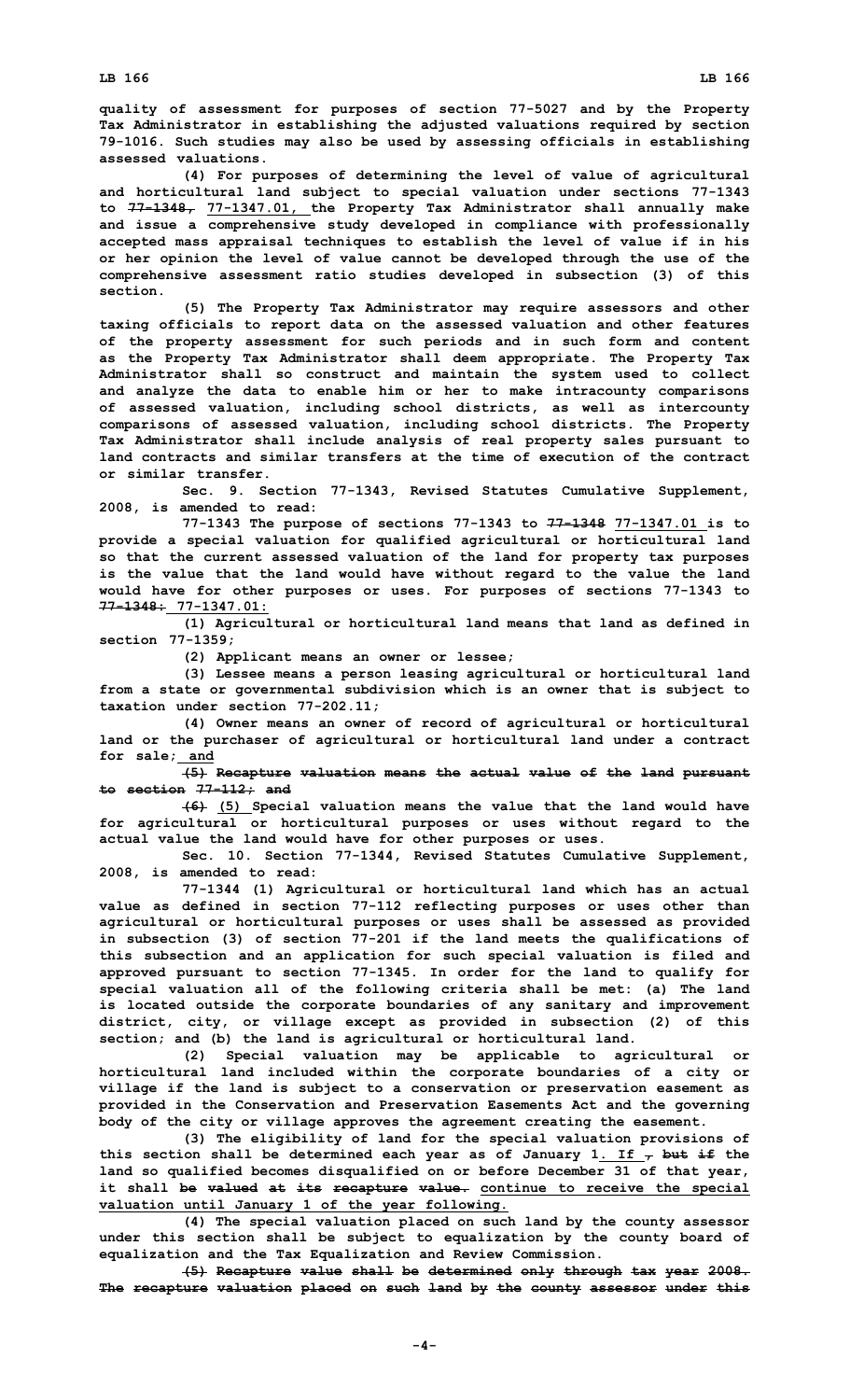**Sec. 11. Section 77-1345.01, Revised Statutes Cumulative Supplement, 2008, is amended to read:**

**77-1345.01 (1) On or before July 15 in the year of application, the county assessor shall approve or deny the application for special valuation filed pursuant to section 77-1345. On or before July 22, the county assessor shall issue notice of approval or denial.**

**(2) If the application is approved by the county assessor, the land shall be valued as provided in section 77-1344 and, on or before July 22, the county board of equalization shall send <sup>a</sup> property valuation notice for special value and recapture value to the owner and, if not the same, the applicant. Within thirty days after the mailing of the notice, <sup>a</sup> written protest of the special value or recapture value may be filed.**

**(3)(a) If the application is denied by the assessor, <sup>a</sup> written protest of the denial of the application may be filed within thirty days after the mailing of the denial.**

**(b) If the denial of an application for special valuation is reversed on appeal and the application is approved, the land shall be valued as provided in section 77-1344 and the county board of equalization shall send the property valuation notice for special value and recapture value to the owner and, if not the same, the applicant or his or her successor in interest, within fourteen days after the date of the final order. Within thirty days after the mailing of the notice, <sup>a</sup> written protest of the special value or recapture value may be filed.**

**(4) If the county board of equalization takes action pursuant to section 77-1504 or 77-1507 and the applicant filed an application for special valuation pursuant to subsection (3) of section 77-1345, the county assessor shall approve or deny the application within fifteen days after the filing of the application and issue notice of the approval or denial as prescribed in subsection (1) of this section. If the application is denied by the county assessor, <sup>a</sup> written protest of the denial may be filed within thirty days of the mailing of the denial.**

**(5) The assessor shall mail notice of any action taken by him or her on an application to the owner and the applicant if different than the owner.**

**(6) All provisions of section 77-1502 except dates for filing of <sup>a</sup> protest, the period for hearing protests, and the date for mailing notice of the county board of equalization's decision are applicable to any protest filed pursuant to this section.**

**(7) The county board of equalization shall decide any protest filed pursuant to this section within thirty days after the filing of the protest.**

**(8) The clerk shall mail <sup>a</sup> copy of any decision made by the county board of equalization on <sup>a</sup> protest filed pursuant to this section to the owner and the applicant if different than the owner within seven days after the board's decision.**

**(9) Any decision of the county board of equalization may be appealed to the Tax Equalization and Review Commission, in accordance with section 77-5013, within thirty days after the date of the decision.**

**(10) If <sup>a</sup> failure to give notice as prescribed by this section prevented timely filing of <sup>a</sup> protest or appeal provided for in this section, any applicant may petition the Tax Equalization and Review Commission in accordance with section 77-5013, on or before December 31 of each year, to determine whether the land will receive special valuation for that year, or to determine special value for that year. or years, or for 2009 and prior years to determine recapture value for that year.**

**Sec. 12. Section 77-1355, Revised Statutes Cumulative Supplement, 2008, is amended to read:**

**77-1355 (1) The Greenbelt Advisory Committee is established to assist and advise the Property Tax Administrator in developing uniform and proportionate special valuation of agricultural land and horticultural land which is subject to land-use controls provided for in sections 77-1343 to 77-1348. 77-1347.01. The advisory committee shall provide advice to the Tax Commissioner and the Legislature on rules and regulations under section 77-1346 and methods and practices of state and local assessing officials for such special valuation. The Tax Commissioner shall respond to the recommendations of the advisory committee and explain the basis for approval or rejection of recommendations.**

**(2) The advisory committee shall consist of the following members appointed by the Governor:**

**(a) Two active farmers;**

**(b) An active rancher;**

**(c) <sup>A</sup> real property appraiser with expertise in the appraisal of**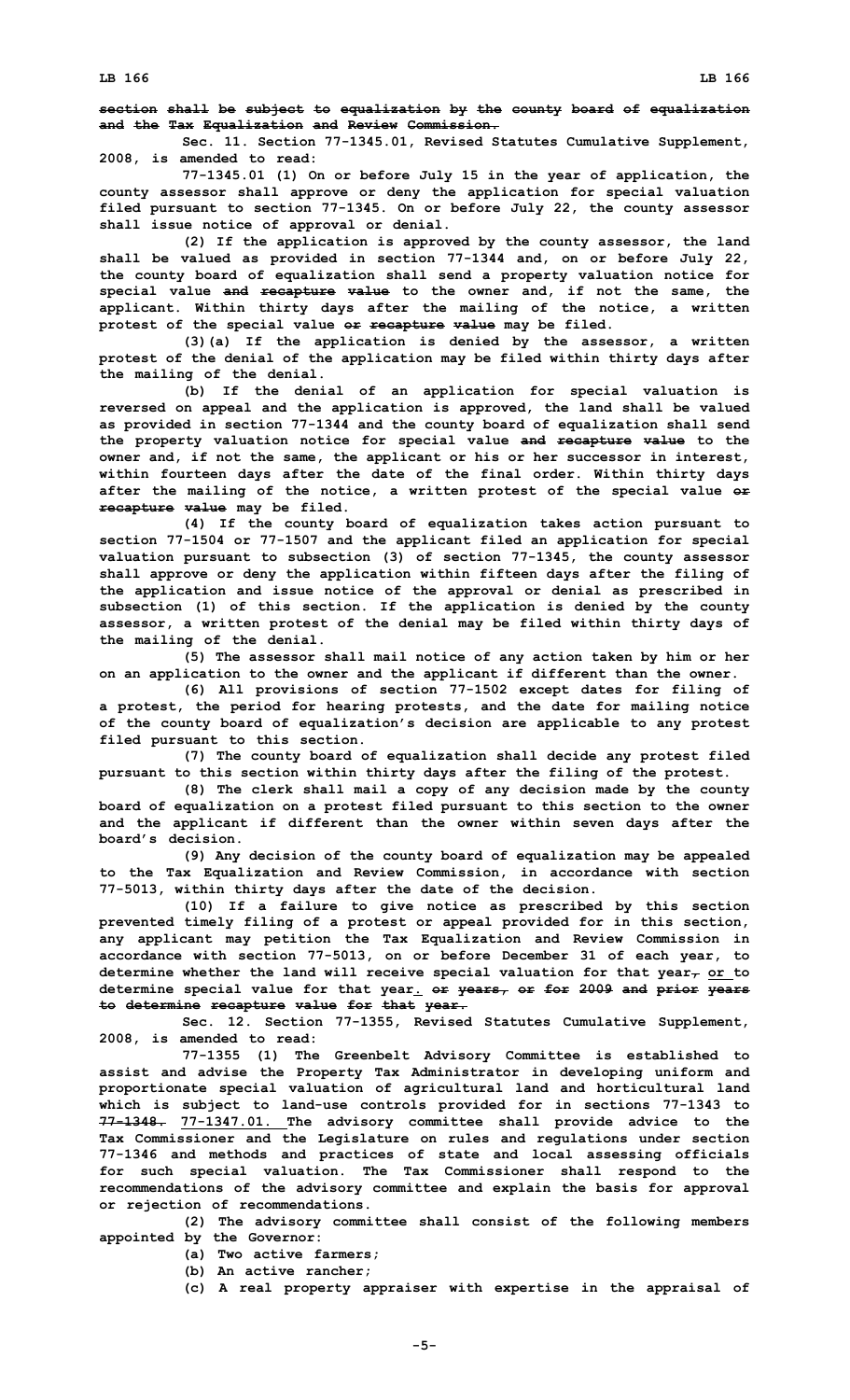**LB 166 LB 166**

**agricultural land and horticultural land;**

**(d) <sup>A</sup> professor of agricultural economics at the University of Nebraska Institute of Agriculture and Natural Resources;**

**(e) An elected county assessor or <sup>a</sup> designee of the county assessor; and**

**(f) An elected county commissioner or supervisor.**

**The members shall serve for terms of four years, except that the Governor shall designate three of the initial members to serve for two-year terms. The members shall select <sup>a</sup> chairperson from the advisory committee's membership. The advisory committee shall meet at least once annually.**

**(3) The advisory committee shall develop recommendations on:**

**(a) When using comparable sales analysis for purposes of establishing the special valuation under sections 77-1343 to 77-1348, 77-1347.01, how such information may be gathered from other counties and locations within <sup>a</sup> county;**

**(b) When using an income capitalization approach for such special valuation, the income and expense information to be used and the appropriate method of gathering such information;**

**(c) When using the income capitalization approach, the approved methods of determining the capitalization rate, including methods of gathering valid comparable sales for purposes of determining the capitalization rate on comparable agricultural land and horticultural land; and**

**(d) Any further revisions to sections 77-1343 to 77-1348 77-1347.01 as the committee deems important for uniform enforcement of such sections and uniform special valuation of agricultural land and horticultural land.**

**(4) Methods and recommendations developed by the advisory committee shall provide for an annually updated analysis based on <sup>a</sup> three-year average of the information used. The advisory committee may develop recommendations for valuation methods which provide for special valuation of land used for specialized agricultural and horticultural crop production which is unique or localized to <sup>a</sup> specific area. The recommendations shall be provided by October 1 each year.**

**(5) The Property Tax Administrator shall provide administrative staff support and information as requested by the advisory committee so long as provision of staff support and information does not impair the ability of the Property Tax Administrator to carry out other statutory obligations.**

**(6) Members shall be reimbursed for actual and necessary expenses pursuant to sections 81-1174 to 81-1177.**

**Sec. 13. Section 77-1371, Reissue Revised Statutes of Nebraska, is amended to read:**

**77-1371 Comparable sales are recent sales of properties that are similar to the property being assessed in significant physical, functional, and location characteristics and in their contribution to value. When using comparable sales in determining actual value of an individual property under the sales comparison approach provided in section 77-112, the following guidelines shall be considered in determining what constitutes <sup>a</sup> comparable sale:**

**(1) Whether the sale was financed by the seller and included any special financing considerations or the value of improvements;**

**(2) Whether zoning affected the sale price of the property;**

**(3) For sales of agricultural land or horticultural land as defined in section 77-1359, whether <sup>a</sup> premium was paid to acquire nearby property. Land within one mile of currently owned property shall be considered nearby property;**

**(4) Whether sales or transfers made in connection with foreclosure, bankruptcy, or condemnations, in lieu of foreclosure, or in consideration of other legal actions should be excluded from comparable sales analysis as not reflecting current market value;**

**(5) Whether sales between family members within the third degree of consanguinity include considerations that fail to reflect current market value;**

**(6) Whether sales to or from federal or state agencies or local political subdivisions reflect current market value;**

**(7) Whether sales of undivided interests in real property or parcels less than forty acres or sales conveying only <sup>a</sup> portion of the unit assessed reflect current market value;**

**(8) Whether sales or transfers of property in exchange for other real estate, stocks, bonds, or other personal property reflect current market value;**

**(9) Whether deeds recorded for transfers of convenience, transfers of title to cemetery lots, mineral rights, and rights of easement reflect current market value;**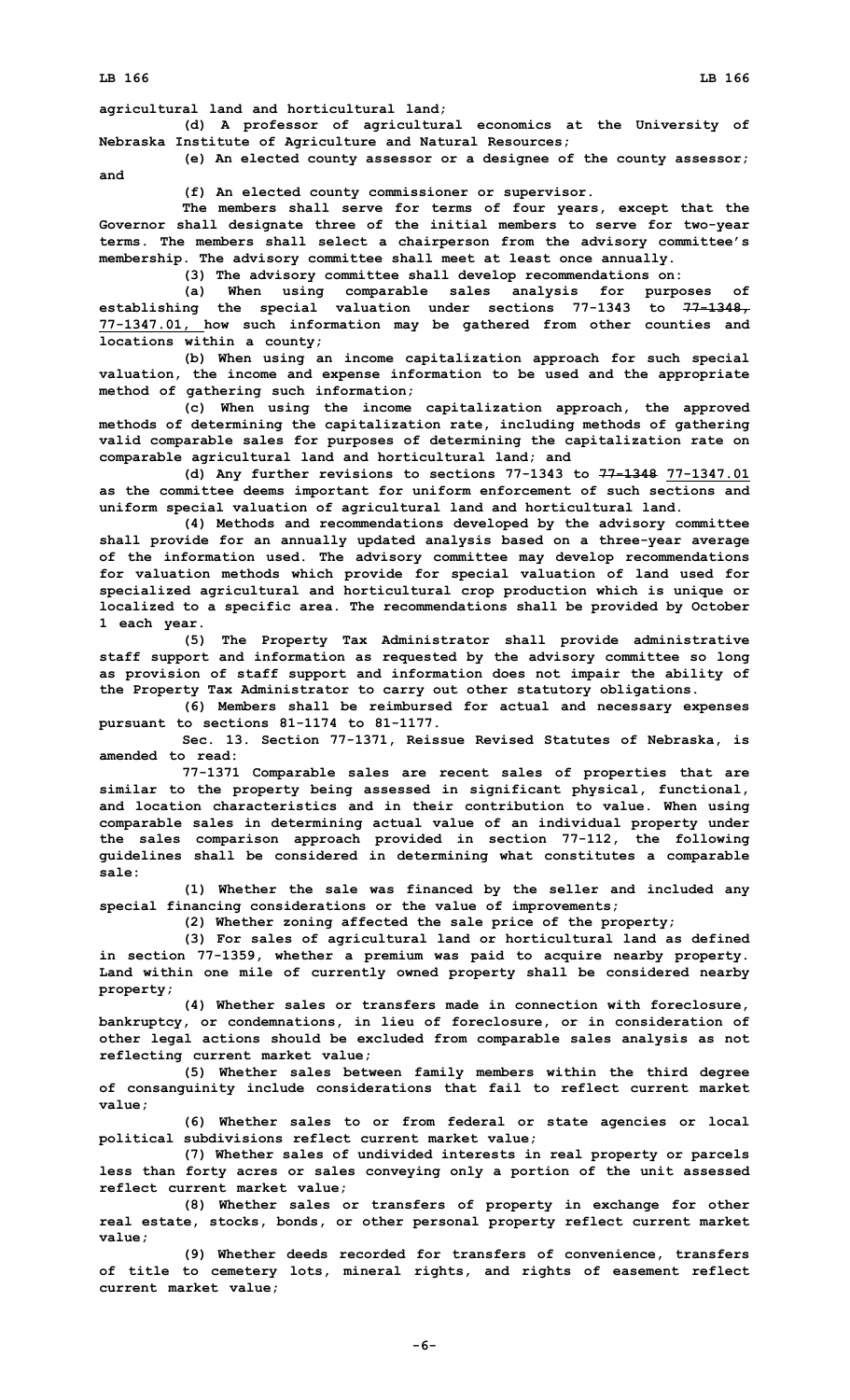**(10) Whether sales or transfers of property involving railroads or other public utility corporations reflect current market value;**

**(11) Whether sales of property substantially improved subsequent to assessment and prior to sale should be adjusted to reflect current market value or eliminated from such analysis; and**

**(12) For agricultural land or horticultural land as defined in section 77-1359 which is or has been receiving the special valuation pursuant to sections 77-1343 to 77-1348, 77-1347.01, whether the sale price reflects <sup>a</sup> value which the land has for purposes or uses other than as agricultural land or horticultural land and therefor does not reflect current market value of other agricultural land or horticultural land.**

**The Property Tax Administrator may issue guidelines for assessing officials for use in determining what constitutes <sup>a</sup> comparable sale. Guidelines shall take into account the factors listed in this section and other relevant factors as prescribed by the Property Tax Administrator.**

**Sec. 14. Section 77-1501, Revised Statutes Cumulative Supplement, 2008, is amended to read:**

**77-1501 The county board shall constitute the county board of equalization. The county board of equalization shall fairly and impartially equalize the values of all items of real property in the county so that all real property is assessed uniformly and proportionately.**

**The county assessor or his or her designee shall attend all meetings of the county board of equalization when such meetings pertain to the assessment or exemption of real and personal property. The county treasurer or designated county official pursuant to section 23-186 shall attend all meetings of the county board of equalization involving the exemption of motor vehicles from the motor vehicle tax. All records of the county assessor's office shall be available for the inspection and consideration of the county board of equalization. The county clerk, deputy, or designee pursuant to section 23-1302 shall attend all meetings of the county board of equalization and shall make <sup>a</sup> record of the proceedings of the county board of equalization.**

**Sec. 15. Section 77-1502, Revised Statutes Cumulative Supplement, 2008, is amended to read:**

**77-1502 (1) The county board of equalization shall meet for the purpose of reviewing and deciding written protests filed pursuant to this section beginning on or after June 1 and ending on or before July 25 of each year. Protests regarding real property shall be signed and filed after the county assessor's completion of the real property assessment roll required by section 77-1315 and on or before June 30. For protests of real property, <sup>a</sup> protest shall be filed for each parcel. Protests regarding taxable tangible personal property returns filed pursuant to section 77-1229 from January 1 through May 1 shall be signed and filed on or before June 30. The county board in <sup>a</sup> county with <sup>a</sup> population of more than one hundred thousand inhabitants based upon the most recent federal decennial census may adopt <sup>a</sup> resolution to extend the deadline for hearing protests from July 25 to August 10. The resolution must be adopted before July 25 and it will affect the time for hearing protests for that year only. By adopting such resolution, such county waives any right to petition the Tax Equalization and Review Commission for adjustment of <sup>a</sup> class or subclass of real property under section 77-1504.01 for that year.**

**(2) Each protest shall be signed and filed in triplicate with the county clerk of the county where the property is assessed. The protest shall contain or have attached <sup>a</sup> statement of the reason or reasons why the requested change should be made and <sup>a</sup> description of the property to which the protest applies. If the property is real property, <sup>a</sup> description of each parcel shall be provided. If the property is tangible personal property, <sup>a</sup> physical description of the property under protest shall be provided. If the protest does not contain or have attached the statement of the reason or reasons for the protest or the description of the property, the protest shall be dismissed by the county board of equalization.**

**(3) No hearing of the county board of equalization on <sup>a</sup> protest filed under this section shall be held before <sup>a</sup> single commissioner or supervisor.**

**(4) The county clerk or county assessor shall prepare <sup>a</sup> separate report on each protest. The report shall include (a) <sup>a</sup> description of the property to which the protest applies, (b) any recommendation of the county assessor for action on the protest, (c) if <sup>a</sup> referee is used, the recommendation of the referee, (d) the date the county board of equalization heard the protest, (e) the decision made by the county board of equalization, (f) the date of the decision, and (g) the date notice of the decision was mailed to the protester. The report shall contain, or have attached to it,**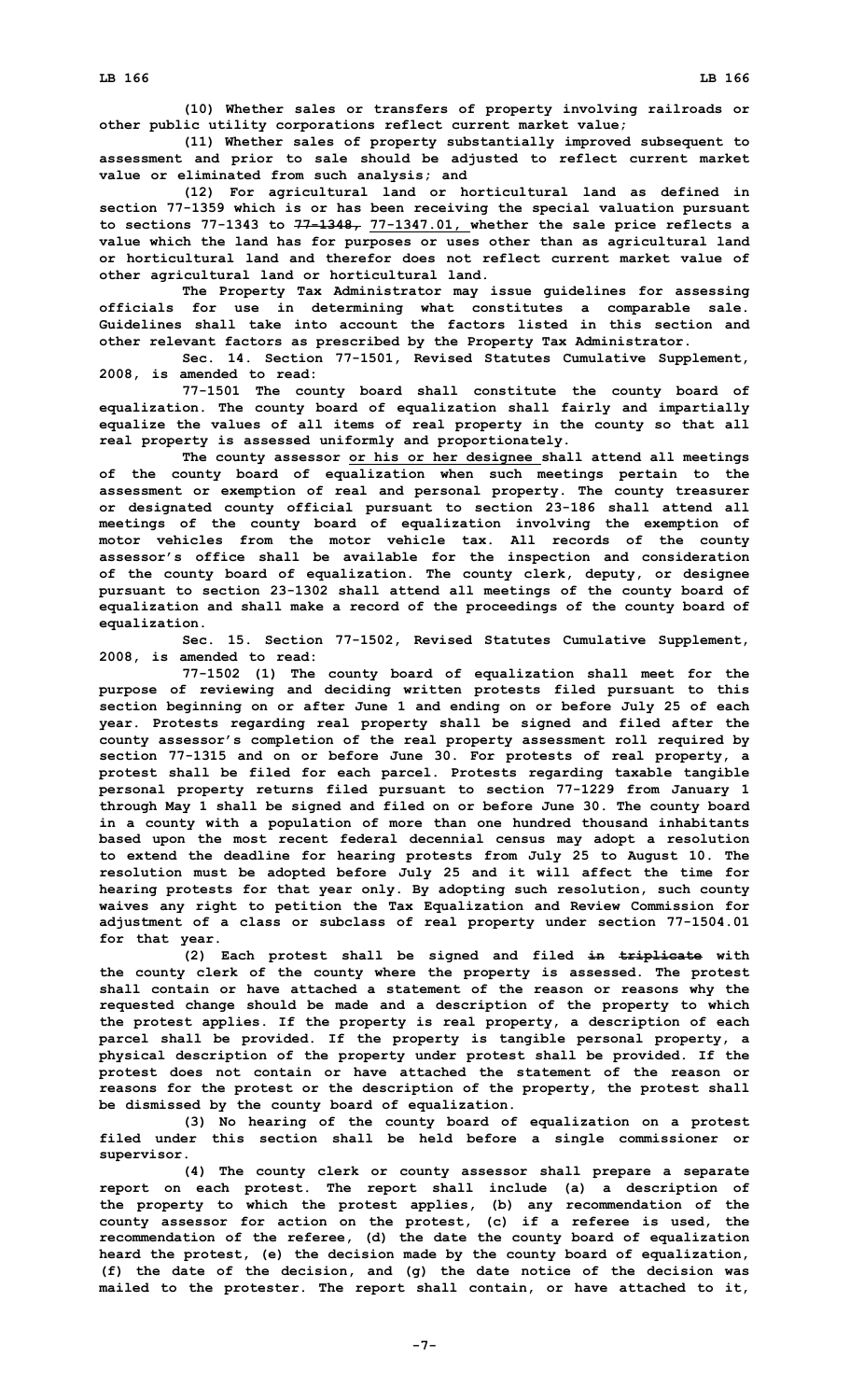**<sup>a</sup> statement, signed by the chairperson of the county board of equalization, describing the basis upon which the board's decision was made. The report shall have attached to it <sup>a</sup> copy of that portion of the property record file which substantiates calculation of the protested value unless the county assessor certifies to the county board of equalization that <sup>a</sup> copy is maintained in either electronic or paper form in his or her office. One copy of the report, if prepared by the county clerk, shall be given to the county assessor on or before August 2. The county assessor shall have no authority to make <sup>a</sup> change in the assessment rolls until there is in his or her possession <sup>a</sup> report which has been completed in the manner specified in this section. If the county assessor deems <sup>a</sup> report submitted by the county clerk incomplete, the county assessor shall return the same to the county clerk for proper preparation.**

**(5) On or before August 2, or on or before August 18 in <sup>a</sup> county that has adopted <sup>a</sup> resolution to extend the deadline for hearing protests, the county clerk shall mail to the protester written notice of the board's decision. The notice shall contain <sup>a</sup> statement advising the protester that <sup>a</sup> report of the board's decision is available at the county clerk's or county assessor's office, whichever is appropriate, and that <sup>a</sup> copy of the report may be used to complete an appeal to the Tax Equalization and Review Commission.**

**Sec. 16. Section 77-1507.01, Revised Statutes Cumulative Supplement, 2008, is amended to read:**

**77-1507.01 Any person otherwise having <sup>a</sup> right to appeal may petition the Tax Equalization and Review Commission in accordance with section 77-5013, on or before December 31 of each year, to determine the actual value, or special value, or recapture value of real property for that year if <sup>a</sup> failure to give notice prevented timely filing of <sup>a</sup> protest or appeal provided for in sections 77-1501 to 77-1510.**

**Sec. 17. Section 77-1775, Revised Statutes Cumulative Supplement, 2008, is amended to read:**

**77-1775 (1) In case of payment of any taxes upon property valued by the state made as <sup>a</sup> result of <sup>a</sup> clerical error or honest mistake or misunderstanding, except as to valuation or equalization, on the part of the taxing officials of the state or the taxpayer, the taxpayer shall make <sup>a</sup> written claim for <sup>a</sup> credit or refund of the tax paid within two years from the date the tax was due. The claim shall set forth the amount of the overpayment and the reasons therefor.**

**(2) The Tax Commissioner may approve or disapprove the claim in whole or part without <sup>a</sup> hearing. The Tax Commissioner shall grant <sup>a</sup> hearing prior to taking any action on <sup>a</sup> claim for refund or credit if requested in writing by the taxpayer when the claim is filed or prior to any action being taken on the claim by the Tax Commissioner. The written order of the Tax Commissioner shall be mailed to the claimant within seven days after the date of the order. If the claim is denied in whole or part, the taxpayer may appeal within thirty days after the date of the written order of the Tax Commissioner to the Tax Equalization and Review Commission in accordance with section 77-5013.**

**(3) Upon approval of the claim by the Tax Commissioner, the Tax Commissioner Property Tax Administrator shall certify the amount of the refund or credit to the county treasurer to whom the tax was paid or distributed. If only valuation was previously certified to <sup>a</sup> county or counties, then the Tax Commissioner Property Tax Administrator shall certify the value resulting from the written order to the official who received the original valuation which was changed by the written order. The refund shall be made in the manner prescribed in section 77-1736.06. The ordering of <sup>a</sup> refund or credit pursuant to this section shall not have <sup>a</sup> dispositional effect on any similar claim for refund or credit made by another taxpayer.**

**Sec. 18. Section 77-3523, Reissue Revised Statutes of Nebraska, is amended to read:**

**77-3523 The county treasurer shall, on or before November 30 of each year, certify to the Tax Commissioner the total tax revenue that will be lost to all taxing agencies within his or her county from taxes levied and assessed in that year because of exemptions allowed under Chapter 77, article 35, multiplied by the aggregate assessment sales ratio calculated by the Property Tax Administrator for all single-family residential real property in the county for the current year after adjustments by the Tax Equalization and Review Commission, except that any assessment sales ratio greater than 100 or any assessment sales ratio that complies with the standards of equalization as determined by the commission shall be deemed to be 100 for such purpose. sections 77-3501 to 77-3529. The county treasurer may amend the certification to show any change or correction in the total tax that will be lost until May 30 of the next succeeding year. If <sup>a</sup> homestead exemption is approved,**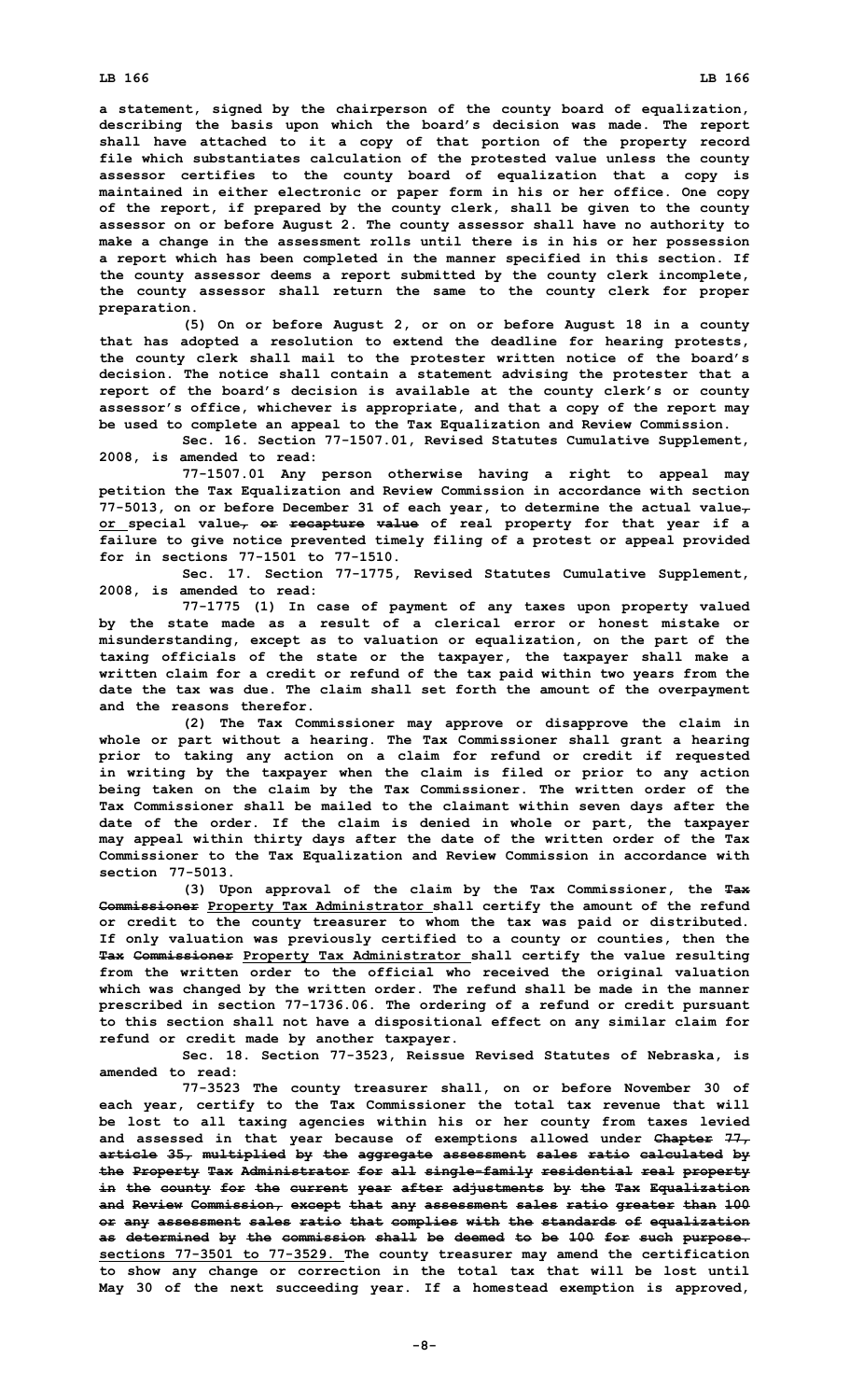## **LB 166 LB 166**

**denied, or corrected by the Tax Commissioner under subsection (2) of section 77-3517 after May 1 of the next year, the county treasurer shall prepare and submit amended reports to the Tax Commissioner and the political subdivisions covering any affected year and shall adjust the reimbursement to the county and the other political subdivisions by adjusting the reimbursement due under this section in later years. The Tax Commissioner shall, on or before January 1 next following such certification or within thirty days of any amendment to the certification, notify the Director of Administrative Services of the amount so certified to be reimbursed by the state. Reimbursement of the funds lost shall be made to each county according to the certification and shall be distributed in six as nearly as possible equal monthly payments on the last business day of each month beginning in January. The State Treasurer shall, on the business day preceding the last business day of each month, notify the Director of Administrative Services of the amount of funds available in the General Fund for payment purposes. The Director of Administrative Services shall, on the last business day of each month, draw warrants against funds appropriated. Out of the amount so received the county treasurer shall distribute to each of the taxing agencies within his or her county the full amount so lost by such agency, multiplied by the aggregate assessment sales ratio calculated by the Property Tax Administrator for all single-family residential real property in the county for the current year after adjustments by the commission, except that any assessment sales ratio greater than 100 or any assessment sales ratio that complies with the standards of equalization as determined by the commission shall be deemed to be 100 for such purpose, except that one percent of such amount shall be deposited in the county general fund and that the amount due <sup>a</sup> Class V school district shall be paid to the district and the county shall be compensated pursuant to section 14-554. Each taxing agency shall, in preparing its annual or biennial budget, take into account the amount to be received under this section.**

**Sec. 19. Section 77-5022, Revised Statutes Cumulative Supplement, 2008, is amended to read:**

**77-5022 The commission shall annually equalize the assessed value, or special value, or recapture value of all real property as submitted by the county assessors on the abstracts of assessments and equalize the values of real property that is valued by the state. The commission shall have the power to adjourn from time to time until the equalization process is complete. Meetings held pursuant to this section may be held by means of videoconference.**

**Sec. 20. Section 77-5023, Revised Statutes Cumulative Supplement, 2008, is amended to read:**

**77-5023 (1) Pursuant to section 77-5022, the commission shall have the power to increase or decrease the value of <sup>a</sup> class or subclass of real property in any county or taxing authority or of real property valued by the state so that all classes or subclasses of real property in all counties fall within an acceptable range.**

**(2) An acceptable range is the percentage of variation from <sup>a</sup> standard for valuation as measured by an established indicator of central tendency of assessment. Acceptable ranges are: (a) For agricultural land and horticultural land as defined in section 77-1359, sixty-nine to seventy-five percent of actual value; (b) for lands receiving special valuation, sixty-nine to seventy-five percent of special valuation as defined in section 77-1343 and sixty-nine to seventy-five percent of recapture valuation as defined in section 77-1343; and (c) for all other real property, ninety-two to one hundred percent of actual value.**

**(3) Any increase or decrease shall cause the level of value determined by the commission to be at the midpoint of the applicable acceptable range.**

**(4) Any decrease or increase to <sup>a</sup> subclass of property shall also cause the level of value determined by the commission for the class from which the subclass is drawn to be within the applicable acceptable range.**

**(5) Whether or not the level of value determined by the commission falls within an acceptable range or at the midpoint of an acceptable range may be determined to <sup>a</sup> reasonable degree of certainty relying upon generally accepted mass appraisal techniques.**

**Sec. 21. Section 79-1016, Reissue Revised Statutes of Nebraska, is amended to read:**

**79-1016 (1) On or before August 25, the county assessor shall certify to the Property Tax Administrator the total taxable value by school district in the county for the current assessment year on forms prescribed by the Tax Commissioner. The county assessor may amend the filing for changes made to the taxable valuation of the school district in the county if corrections or errors on the original certification are discovered. Amendments**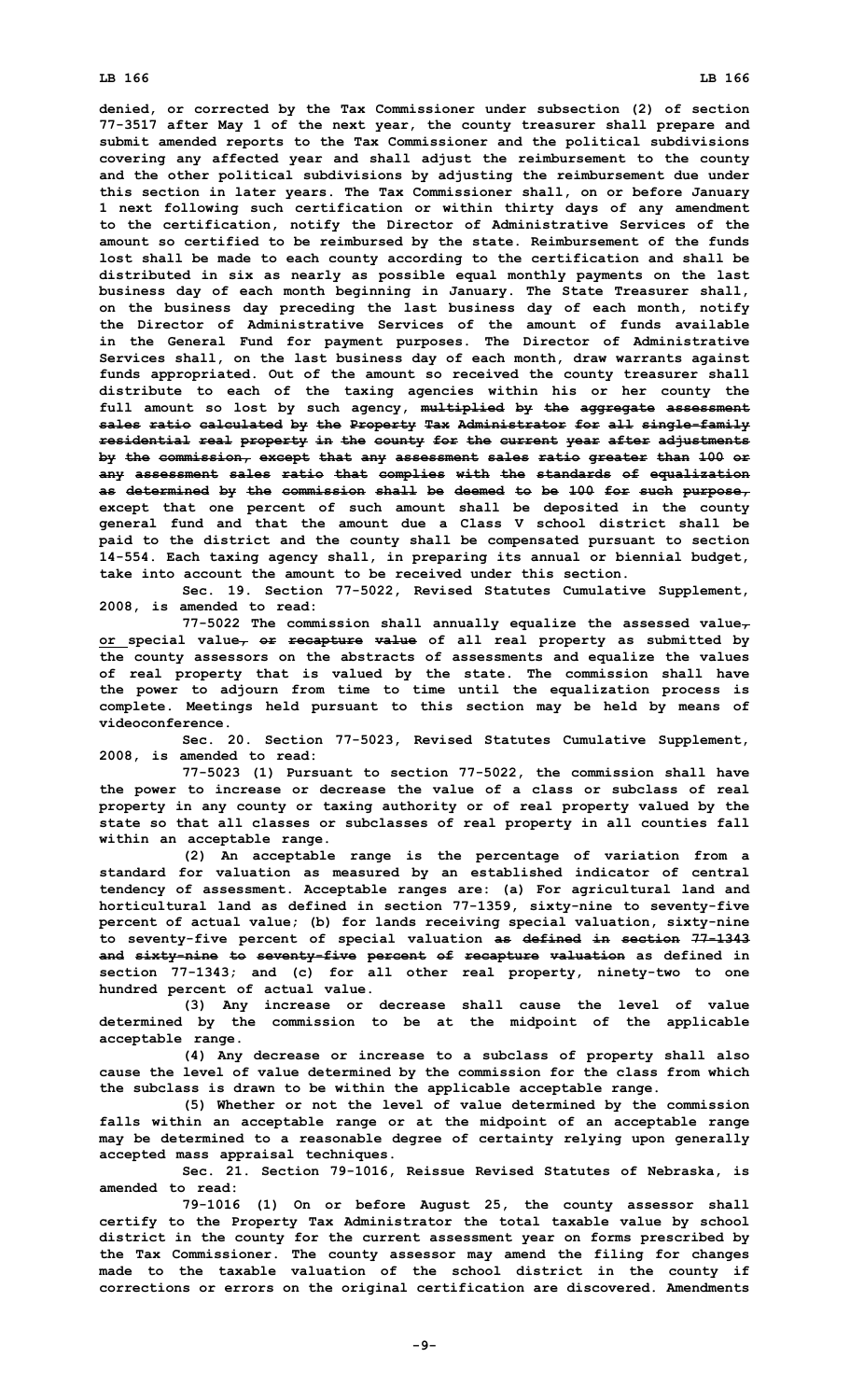**shall be certified to the Property Tax Administrator on or before September 30.**

**(2) On or before October 10, the Property Tax Administrator shall compute and certify to the State Department of Education the adjusted valuation for the current assessment year for each class of property in each school district and each local system. The adjusted valuation of property for each school district and each local system, for purposes of determining state aid pursuant to the Tax Equity and Educational Opportunities Support Act, shall reflect as nearly as possible state aid value as defined in subsection (3) of this section. The Property Tax Administrator shall notify each school district and each local system of its adjusted valuation for the current assessment year by class of property on or before October 10. Establishment of the adjusted valuation shall be based on the taxable value certified by the county assessor for each school district in the county adjusted by the determination of the level of value for each school district from an analysis of the comprehensive assessment ratio study or other studies developed by the Property Tax Administrator, in compliance with professionally accepted mass appraisal techniques, as required by section 77-1327. The Tax Commissioner shall adopt and promulgate rules and regulations setting forth standards for the determination of level of value for state aid purposes.**

**(3) For purposes of this section, state aid value means:**

**(a) For real property other than agricultural and horticultural land, ninety-six percent of actual value;**

**(b) For agricultural and horticultural land, seventy-two percent of actual value as provided in sections 77-1359 to 77-1363. For agricultural and horticultural land that receives special valuation pursuant to section 77-1344, seventy-two percent of special valuation as defined in section 77-1343; and**

**(c) For personal property, the net book value as defined in section 77-120.**

**(4) On or before November 10, any local system may file with the Tax Commissioner written objections to the adjusted valuations prepared by the Property Tax Administrator, stating the reasons why such adjusted valuations are not the valuations required by subsection (3) of this section. The Tax Commissioner shall fix <sup>a</sup> time for <sup>a</sup> hearing. Either party shall be permitted to introduce any evidence in reference thereto. On or before January 1, the Tax Commissioner shall enter <sup>a</sup> written order modifying or declining to modify, in whole or in part, the adjusted valuations and shall certify the order to the State Department of Education. Modification by the Tax Commissioner shall be based upon the evidence introduced at hearing and shall not be limited to the modification requested in the written objections or at hearing. A copy of the written order shall be mailed to the local system within seven days after the date of the order. The written order of the Tax Commissioner may be appealed within thirty days after the date of the order to the Tax Equalization and Review Commission in accordance with section 77-5013.**

**(5) On or before November 10, any local system or county official may file with the Tax Commissioner <sup>a</sup> written request for <sup>a</sup> nonappealable correction of the adjusted valuation due to clerical error as defined in section 77-128 or, for agricultural and horticultural land, assessed value changes by reason of land qualified or disqualified for special use valuation pursuant to sections 77-1343 to 77-1348. 77-1347.01. On or before the following January 1, the Tax Commissioner shall approve or deny the request and, if approved, certify the corrected adjusted valuations resulting from such action to the State Department of Education.**

**(6) On or before May 31 of the year following the certification of adjusted valuation pursuant to subsection (2) of this section, any local system or county official may file with the Tax Commissioner <sup>a</sup> written request for <sup>a</sup> nonappealable correction of the adjusted valuation due to changes to the tax list that change the assessed value of taxable property. Upon the filing of the written request, the Tax Commissioner shall require the county assessor to recertify the taxable valuation by school district in the county on forms prescribed by the Tax Commissioner. The recertified valuation shall be the valuation that was certified on the tax list, pursuant to section 77-1613, increased or decreased by changes to the tax list that change the assessed value of taxable property in the school district in the county in the prior assessment year. On or before the following July 31, the Tax Commissioner shall approve or deny the request and, if approved, certify the corrected adjusted valuations resulting from such action to the State Department of Education.**

**(7) No injunction shall be granted restraining the distribution of state aid based upon the adjusted valuations pursuant to this section.**

**(8) <sup>A</sup> school district whose state aid is to be calculated pursuant**